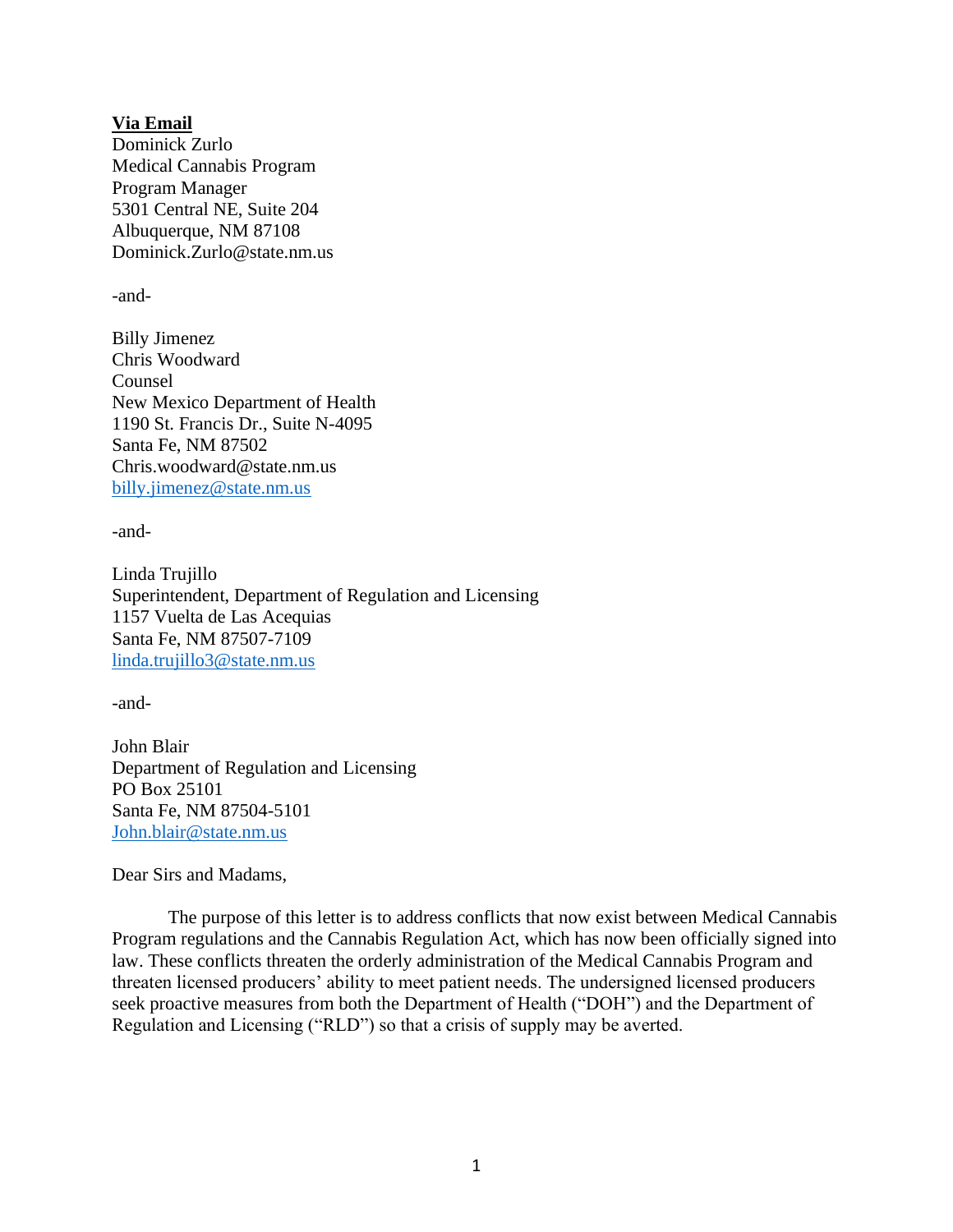## **The Cannabis Regulation Act Nullifies 7.34.3.9 NMAC**

As you may know, the Medical Cannabis Program currently enforces what is an effective purchase limitation on patients enrolled in the Program: patients can purchase only 230 grams, or approximately eight ounces, of dried usable cannabis material in a 90-day period. At the time of any sale, dispensary employees must enter a patient's name and registry identification card number into BioTrack and verify that the patient has not purchased more than 230 grams in a 90 day period.

Although the 230 grams is effectively a purchase limitation due to DOH's mandate that purchases be entered into BioTrack, the relevant law actually contemplates a *possession*  limitation. NMSA 1978, Section 26-2B-4(A) (2007, amended through 2019) provides that qualified patients and caregivers "shall not be subject to arrest, prosecution or penalty in any manner for the **possession** of or the medical use of cannabis if the quantity of cannabis does not exceed an adequate supply" (emphasis added). Section 26-2B-3(A) goes on to define "adequate supply" as "an amount of cannabis, in any form approved by the department, **possessed** by a qualified patient or collectively **possessed** by a qualified patient and the qualified patient's primary caregiver that is determined by rule of the department to be no more than reasonably necessary to ensure the uninterrupted availability of cannabis for a period of three months and that is derived solely from an intrastate source" (emphasis added). Section 26-2B-7(A)(2) then directs DOH to "define the amount of cannabis that is necessary to constitute an adequate supply."

In keeping with the statutory emphasis on "possession," rather than purchases, DOH promulgated 7.34.3.9 NMAC, which provides that a "qualified patient and a qualified patient's primary caregiver may collectively **possess** within any three-month period a quantity of usable cannabis no greater than 230 total units (emphasis added). For purposes of department rules, this quantity is deemed an adequate supply. (For ease of reference: 230 units is equivalent to 230 grams, or approximately eight ounces, of dried usable cannabis plant material.)."

Reading these sections together indicates that the "adequate supply" figure is a possession limitation: if the patient possesses more than the "adequate supply," he or she may be subject to arrest, prosecution, or penalty. Although both the statute and the regulation are phrased in terms of possession, DOH has always enforced a purchase limitation: because of the mandate to enter purchase amounts into BioTrack, licensed producers cannot sell more than 230 grams to patients in a 90-day period.

For RLD's edification, this purchase limitation is enforced collectively among the state's 30-plus producers. A patient cannot go to an Ultra Health dispensary, buy 230 grams, then go to a Sacred Garden dispensary, buy 230 grams, and then go to a Pecos Valley dispensary and buy 230 grams. The patient can buy 230 grams in a 90-day period overall, because all of the state's dispensaries and producers must use the same BioTrack database.

The recently passed Cannabis Regulation Act nullifies the 230-gram possession/purchase limitation, and as of the effective date of the Cannabis Regulation Act, enrolled patients will be able to purchase much greater quantities of cannabis than 230 grams in a 90-day period.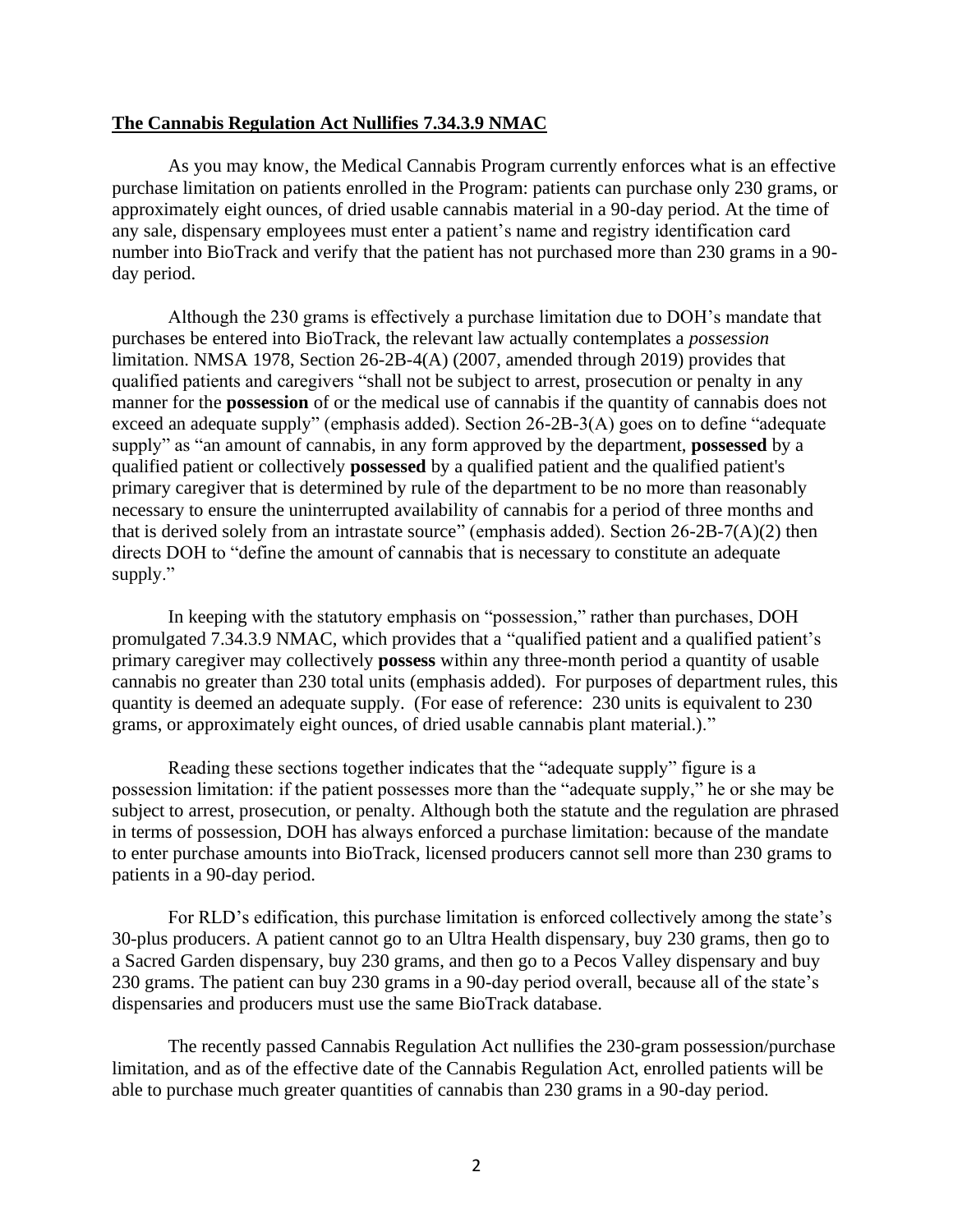First, Section 25(A)(1) of the Cannabis Regulation Act provides that the "following conduct is lawful for a person who is twenty-one years of age or older and shall not constitute grounds for detention, search or arrest of a person…possessing, using, being under the influence of, displaying, **purchasing, obtaining** or transporting not more cannabis than authorized by the Cannabis Regulation Act or the medical cannabis program" (emphasis added).

This is a very broad provision: it relates to a "person," which plainly covers medical cannabis patients. It specifically includes "purchasing" and "obtaining." It also has no particular date of efficacy, which means that the date of efficacy is June 29—the general effective date of the Cannabis Regulation Act. Thus, on June 29, New Mexico persons who are twenty-one years of age or older may lawfully purchase not more cannabis than authorized by the Cannabis Regulation Act or the medical cannabis program.

The amount of cannabis authorized for purchase by the Cannabis Regulation Act is considerably higher than that currently allowed by the Medical Cannabis Program. The amount is two ounces of cannabis, sixteen grams of cannabis extract, and 800 milligrams of edible cannabis "at one time," per Section 3(B)(4)(a) and Section 25(A)(2). Particularly, Section 3(B)(4)(a) directs that rules provides that "a person who is twenty-one years old or older shall not **purchase** more than two ounces of cannabis, sixteen grams of cannabis extract and eight hundred milligrams of edible cannabis at one time" (emphasis added).

Furthermore, the two ounces/sixteen grams extract/800 milligrams edible cannabis is the purchase limitation, and the lawful possession limitation is nonexistent. Section 26(A)(2) makes lawful, as of June 29, "possessing in excess of two ounces of cannabis, sixteen grams of cannabis extract and eight hundred milligrams of edible cannabis if the excess is stored in the person's private residence and not visible from a public place."

Reading these provisions together, it is obvious that on June 29, it will be lawful for New Mexico persons who are twenty-one years of age or older to purchase not more than two ounces of cannabis, sixteen grams of cannabis extract and 800 milligrams of edible cannabis at one time. It will also be lawful for New Mexico persons who are twenty-one years of age or older to possess more cannabis in their private residences.

There is another provision in the Cannabis Regulation Act that also affects DOH's practice of mandating that dispensaries track patient purchases in BioTrack. Section 6(M) states in part, "As to activity under the medical cannabis program, the licensee shall continue to operate under rules promulgated for the medical cannabis program until the division promulgates rules for medical cannabis activity, **except** that a qualified patient, a primary caregiver and a reciprocal participant **shall not be prohibited from purchasing and obtaining cannabis products** pursuant to the medical cannabis program" (emphasis added).

This provision is even more generous: it plainly states that there shall be no prohibition on qualified patients purchasing and obtaining cannabis products. This could very well mean that patients have no purchase limitations *whatsoever* and that on June 29, 2021, state regulators cannot prohibit patients from purchasing as much cannabis as they wish.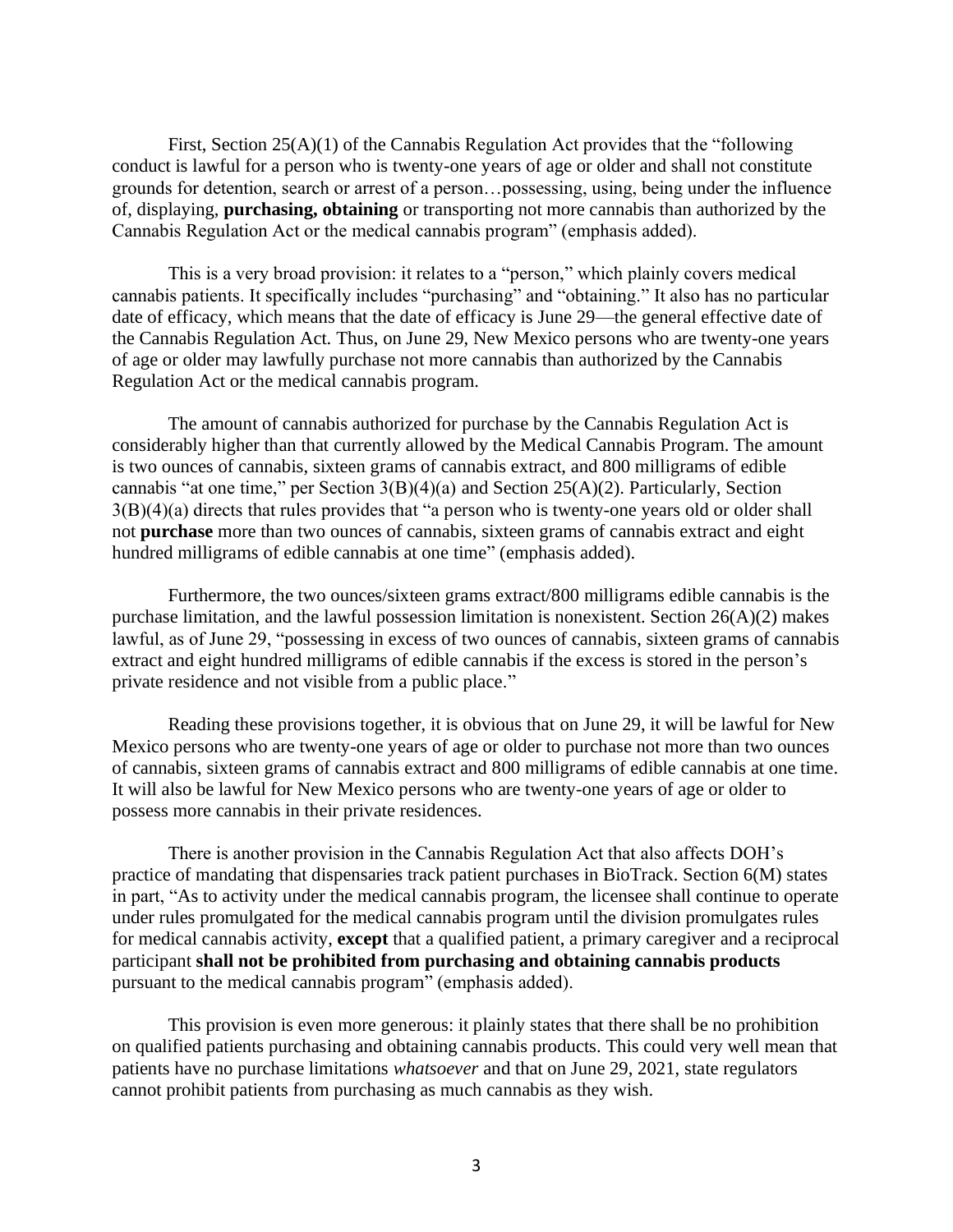Now, DOH may claim that its 230-unit purchase limitation survives the Cannabis Regulation Act. However, Section 70 of the Cannabis Regulation Act plainly states, "To the extent any administrative rules are inconsistent with the provisions of this act, such rules are null and void." 7.34.3.9 NMAC is very inconsistent with the provisions of the Cannabis Regulation Act, because it restricts medical cannabis patients—who by definition suffer from debilitating medical conditions—to a measly 230 grams in a 90 day period, while under the Act any person can purchase two ounces, sixteen grams, and 800 milligrams.

It would make no sense, and it would be highly prejudicial to the 112,000 sick New Mexicans enrolled in the medical cannabis program, to restrict medical access to 230 grams over 90 days while the man on the street corner can safely purchase two ounces of cannabis from an illicit source.

Second, NMSA 1978, Section 12-21-10 (1997), which is part of the Uniform Statute and Rule Construction Act, provides that if there is an irreconcilable conflict between statutes, "the later-enacted statute governs." While Section 26-2B-4 exempts medical cannabis patients from arrest, prosecution, or penalty for possession of no more than an "adequate supply," Section  $25(A)(1)$  of the Cannabis Regulation Act exempts all persons twenty-one years of age or older from arrest, prosecution, or penalty for "possessing, using, being under the influence of, displaying, purchasing, obtaining or transporting not more" than two ounces of cannabis, sixteen grams of extract, or 800 milligrams of edible cannabis. These two provisions are in direct conflict, and the latter Cannabis Regulation Act prevails.

In sum, on June 29, 2021, the 30-plus licensed medical cannabis producers should be prepared for patients to purchase two ounces of cannabis, sixteen grams of extract, and 800 milligrams of edible cannabis at any one time. Furthermore, because the Legislature affirmed the Court of Appeals' interpretation that medical cannabis is exempt from gross receipts tax, the price of cannabis will come down slightly, enabling patients to buy more than they have previously purchased.

## **More Purchases Require Substantially More Plants**

After this lengthy explanation of how the Cannabis Regulation Act affects purchase limitations, DOH and RLD may wonder how this affects the undersigned licensed producers.

It affects the licensed producers because on June 29, 2021, the higher purchase limitations could result in a run-on medical cannabis. It has been the common experience of the undersigned producers that patients do not purchase as much cannabis as they truly wish to buy. They buy what they are legally allowed to buy, they buy what is available, and they buy what they can afford. The illicit market provides the rest. If patients *can* lawfully buy more from licensed producers, they *will* buy more, and if they can afford more because of the modest relief from sales tax, they will buy more.

It would be truly unfortunate, and it would jeopardize the health of more than 112,000 medical cannabis patients, if the medical cannabis supply ran out as patients took advantage of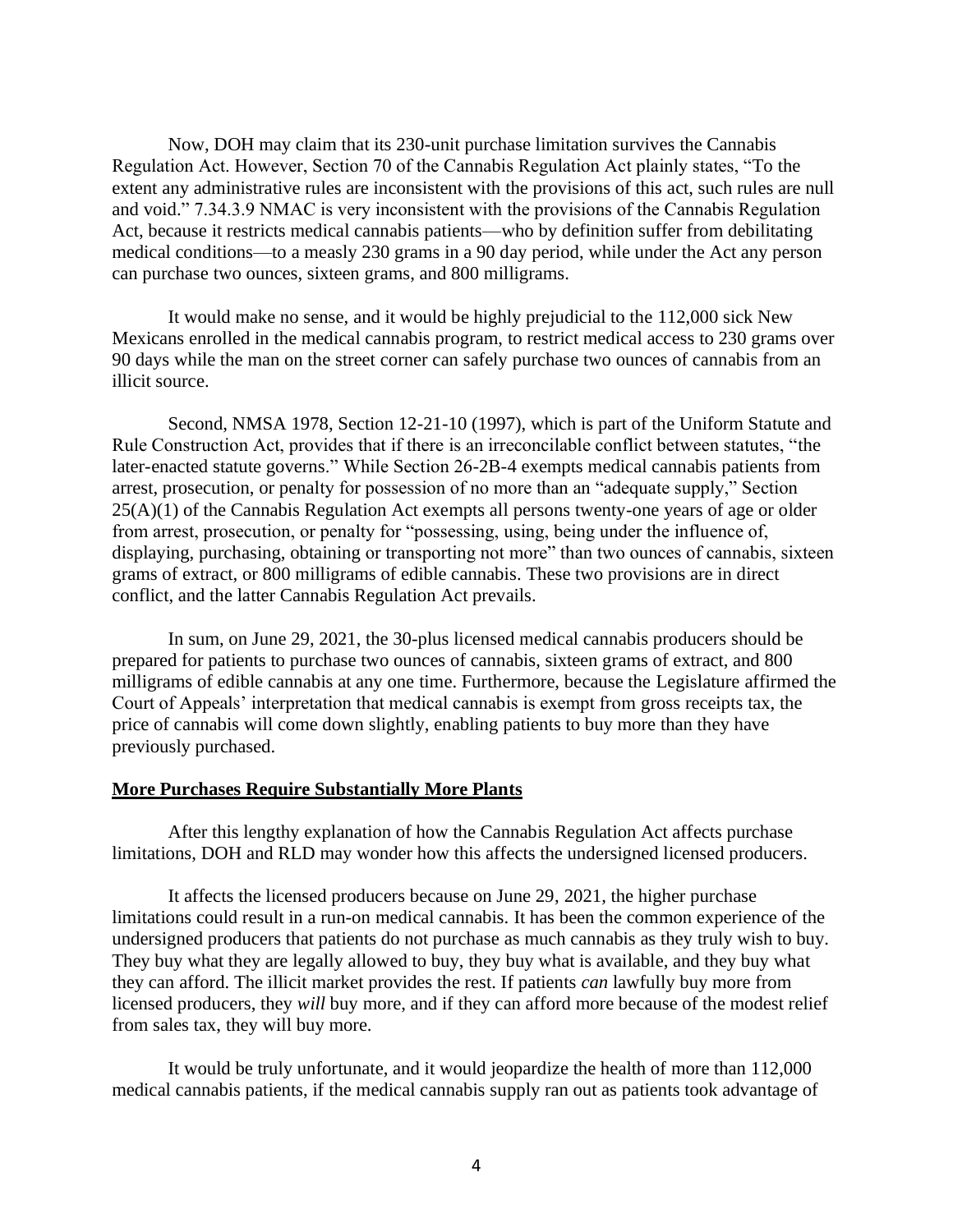the more generous purchase limits. Producers do not wish to have to turn away patients when they have no more product to sell. And producers do not wish to have the patients then turn to illicit sources of cannabis: the street corner, Colorado, or Arizona.

The likelihood of runs on cannabis, shortages, and turning away patients is much more likely because of 7.34.4.8(A)(2) NMAC, which prohibits producers from growing more than 1,750 cannabis plants larger than twelve inches. Producers can cultivate only a small number of plants, and this means they will have a limited supply to serve the increased purchase limits of patients.

Producers have experienced shortages for years, and those shortages have increased over the past year. The patient population has ballooned to more than 112,000. The ongoing pandemic has increased the severity of patients' medical conditions. Several producers have had their production stymied by DOH's delay in processing license amendments and inspections. One producer is out of the market entirely due to a license revocation. The start of the outdoor growing season has been affected by severe weather. All of these factors mean that stores throughout New Mexico are running out of product, even as producers continue to cooperate by making wholesale transactions. The current shortages are only a sneak peek of the extreme shortages that are likely to develop after June 29.

Therefore, the undersigned producers request that DOH and RLD raise the plant limitation until the full commercial market can be phased in. DOH's rules already contemplate an increase in the coming months: 7.34.4.8(B) NMAC dictates that each licensed producer may apply for an extra 1,000 plants after June 1, 2021. Releasing extra plants in April 2021 is not unreasonable when DOH already contemplated releasing extra plants in June 2021.

While not sufficient, an additional 1,000 plants per producer would be the lowest amount the DOH could possibly consider. In fact, **a much greater increase is necessary**. The new purchase limit in the Cannabis Regulation Act is at least *22.2 times greater* than the current purchase/possession limit allowed by DOH. If patients can purchase an amount of two ounces of cannabis, sixteen grams of cannabis extract, and 800 milligrams of edible cannabis "at one time," per Section  $3(B)(4)(a)$  and Section  $25(A)(2)$ , then the purchase limit would potentially be unlimited, similar to other medications.

If 1,750 plants-per-producer, with 34 producers (keep in mind, another licensee was removed from the program and we are down to 33 producers), was purported to be sufficient to meet a purchase/possession limit of eight ounces over 90 days, then using an equivalent ratio, it would take approximately 38,850 (1,750 x 22.2 = 38,850) plants per producer to meet a purchase limit of two ounces per day. The number is much greater than 38,850 plants per producer if purchases are unlimited as defined under the new statute as "at one time."

A more conservative approach is to examine Colorado's medical cannabis program. Colorado limits patients to two ounces **per day**, which is less generous than New Mexico's two ounces at one time. Despite the difference, it is still reasonable to use Colorado's history to obtain a figure of what patients will actually buy when given the option to buy higher amounts.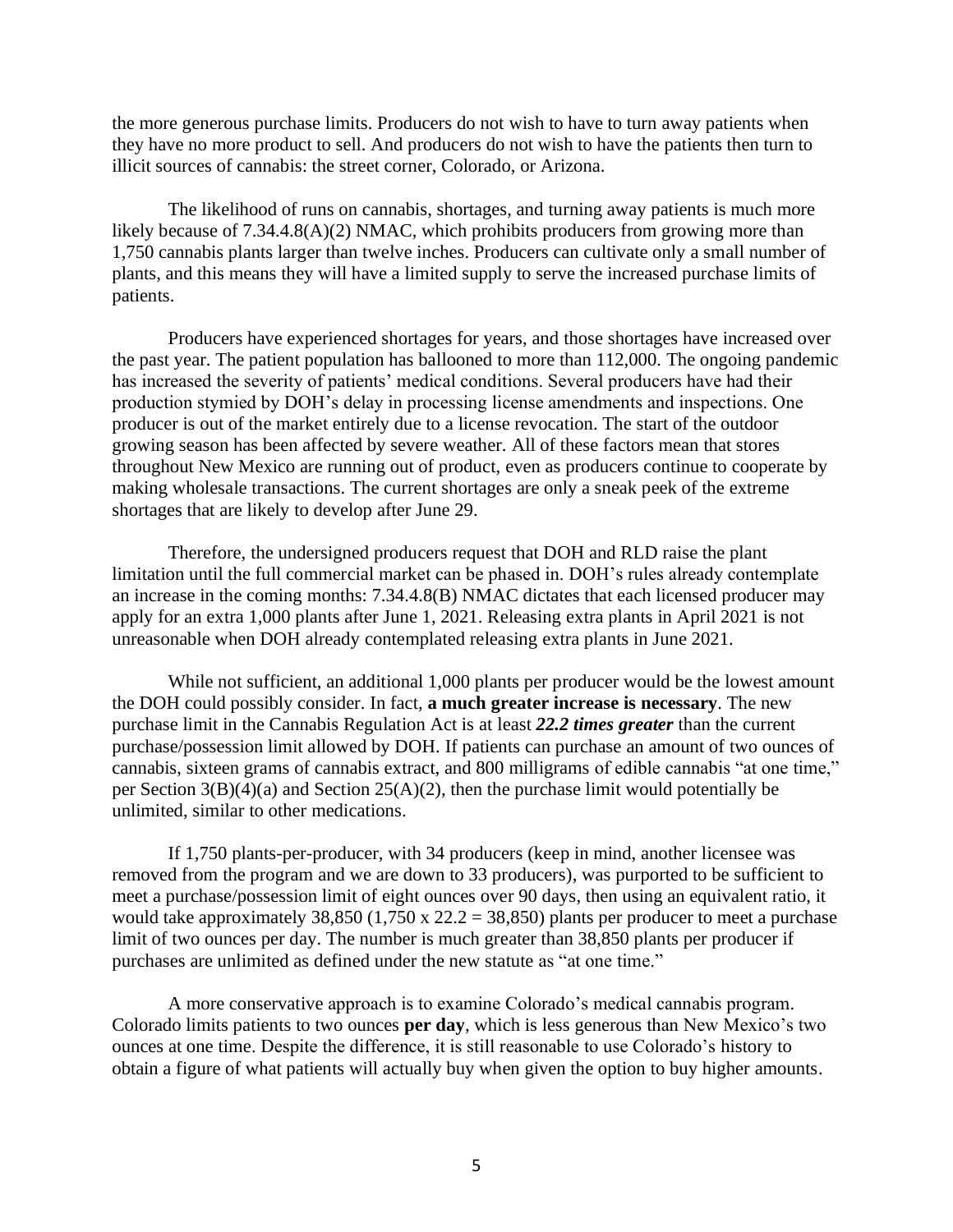The most recent per member per month (PMPM) data for Colorado shows patients purchased 8.71 ounces PMPM, which is 3.22 times greater than the current purchase/possession limit.

Again, using an equivalent ratio, it would take approximately 5,639 (1,750 x  $3.22 =$ 5,639) plants per producer to meet purchases similar to Colorado's PMPM. However, this calculation only accounts for flower purchases, which make up about 54% of medical cannabis sales in Colorado. Extrapolating for New Mexico, each producer would need approximately 10,443  $(5,639/0.54 = 10,443)$  plants to account for the full product mix of two ounces of cannabis, sixteen grams of extract, and 800 milligrams of edible cannabis.

As you know, RLD will assume control of the medical cannabis program on June 29. See Section 5 of the Cannabis Regulation Act, "Except for administration of the medical cannabis registry, the power, duty and authority of the department of health related to the medical cannabis program shall be transferred to the division on the effective date of the Cannabis Regulation Act." It would not bode well for RLD's public image as the regulator of cannabis if the medical cannabis program descended into chaos on June 29. New Mexicans, both citizens and legislators, are looking to RLD to smoothly manage the transition to a full commercial market, and if RLD allows the medical cannabis program to degrade further, public criticism will not be withheld.

For RLD's edification, cannabis plants typically become harvestable approximately four months after cultivation begins. Therefore, producers need significant lead time in order to have sufficient product on the shelf on June 29, 2021. The prudent regulator would therefore *immediately* raise the plant limitation on licensed medical producers, from 1,750 to *at least* 5,500. Again, raising the limit was something DOH was already planning to do in June 2021. Alternatively, there exists reasonable evidence to support medical plants be increased from a low of 10,000 plants per medical producer to possibly a high of nearly 39,000 plants or more per medical producer.

Furthermore, the undersigned producers suggest that DOH and RLD immediately raise the limit to count only *mature* plants, rather than on plants-larger-than-twelve-inches. As you know, many parts of the Cannabis Regulation Act refer to "mature plants," such as Section 9(B) and 9(C). The Act defines "immature" cannabis plant as one with no observable flowers or buds. Therefore, a mature plant would be one with observable flowers or buds. Referring to "immature" and "mature" plants, rather than 7.34.4.28 NMAC's "seedlings," would be an appropriate phase-in of the new Cannabis Regulation Act regime.

Obviously, the undersigned producers have an interest in continuing to sell medical cannabis, but the undersigned producers have a greater interest and concern in the wellbeing of the patients they serve. The licensed producers have supported 112,000 sick and vulnerable New Mexicans for many years now, and close relationships have formed between many producer employees and the patients they serve. Producers are nothing without the patients they serve, and for that reason, the producers continuously advocate for those patients. One cannot work in this industry for very long without developing a powerful sense of compassion and sympathy for these patients, many of whom are merely one bad day away from disaster. The licensed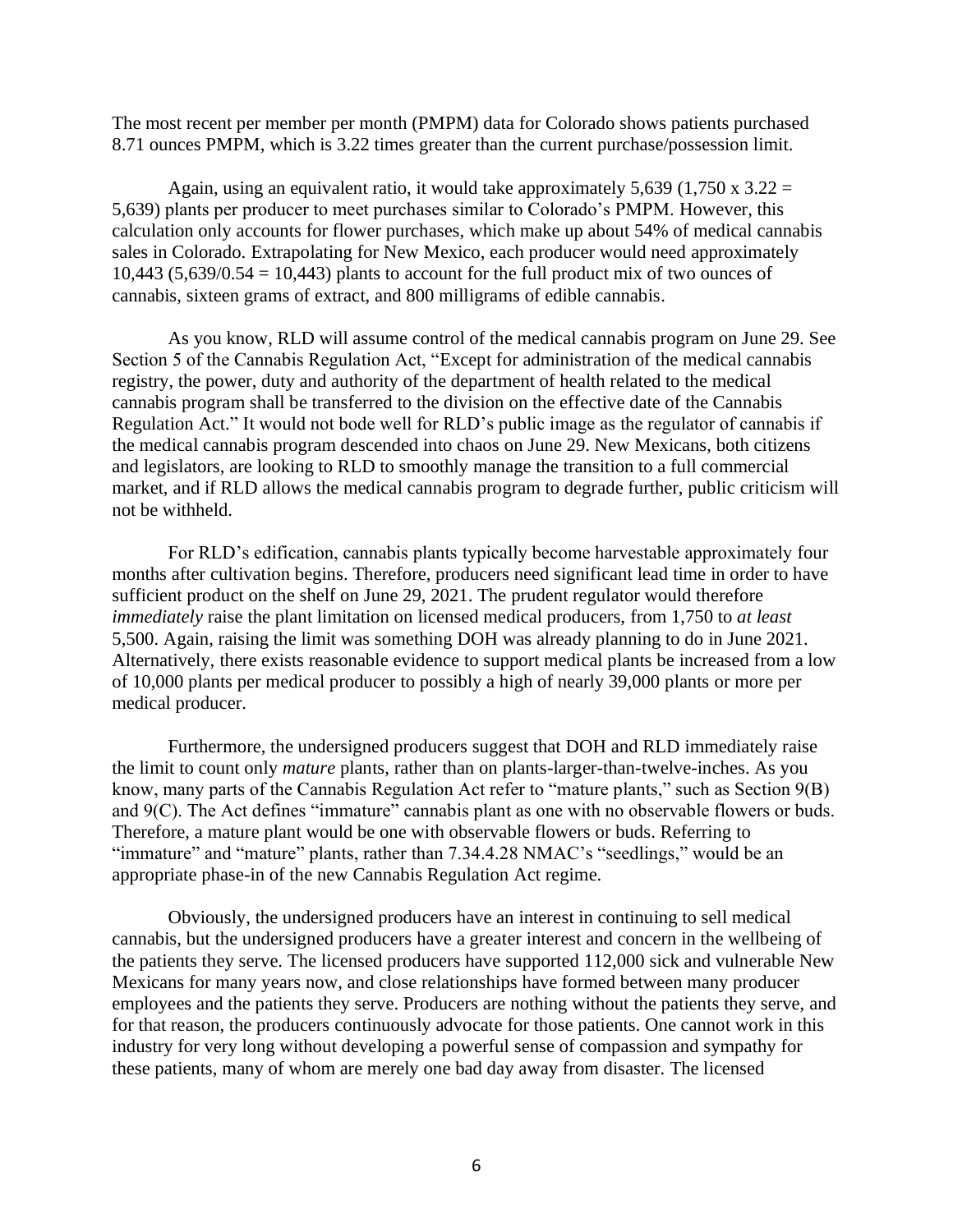producers wish to do everything to avert that bad day-one that could easily be catastrophic for some patients.

IfDOH and RLD do not take proactive measures to secure the medical cannabis supply, it is likely that litigation will ensue as qualified patients enforce the purchase limitations in the Cannabis Regulation Act.

## **Public Statements Regarding Supply**

Government representatives have repeatedly made public statements referencing the need for sufficient supplies of cannabis. On March 18, 2021, RLD Superintendent Linda Trujillo told the *Albuquerque Journal,* "Our biggest fear is not there's going to be too much [ cannabis], but that there would be too little and businesses would crash." On April 1, 2021, Rep. Deborah Armstrong told KOB that provisions in the legalization bill were there to "ensure that we have an adequate supply for the medical users." On April 10, 2021, Governor Michelle Lujan Grisham told the Albuquerque *J*ournal, "We have to start getting producers, growers, and farmers ready to go right now."

With too little supply in the medical market, it will not only be businesses that could crash: patients could crash as the higher purchase limitations drive a run on cannabis.

We would appreciate RLD and DOH's answer by Tuesday April 20<sup>th</sup>, 2021. The Undersigned:

Kylie Safa, Ultra Health

Andrew Gordon, G&G Genetics



Trevor Reed, Budding Hope